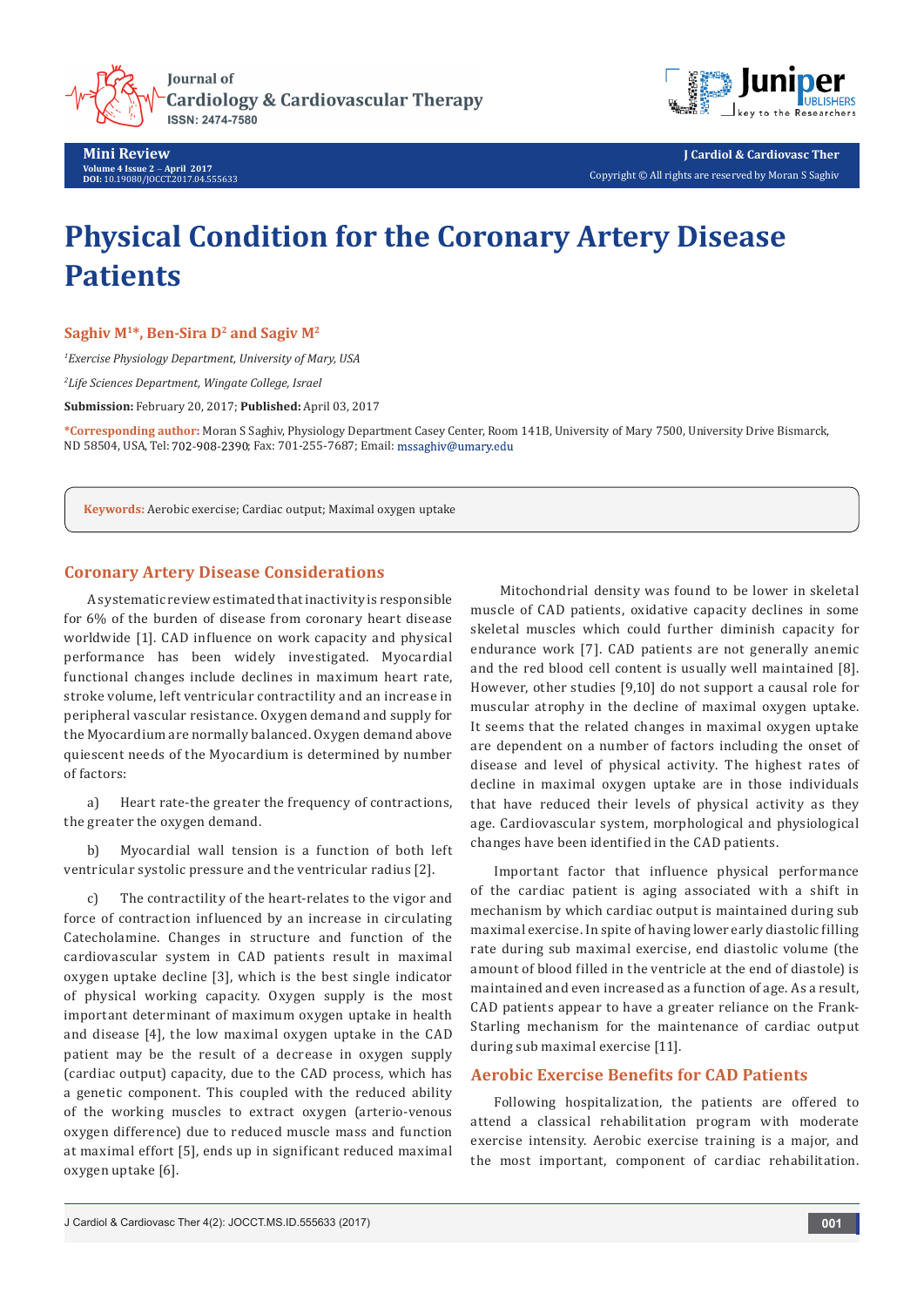The beneficial effects of cardiac rehabilitation are widely accepted for coronary artery diseases: reduction of 25 % of the cardiovascular mortality at 3 years after myocardial infarction, improvement of the exercise tolerance and quality of life [12]. Moreover, patients who have left ventricular dysfunction post myocardial infarction, (ejection fraction <45%) improve their exercise tolerance (+23% in peak VO2) after training without significant deleterious ventricular remodeling [13,14]. Aerobic exercise reduces the risk of cardiovascular events in patients with prior CAD and thus, may also decrease the risk of mortality [15,16].

Besides providing psychological benefits it exerts a positive effect on the risk profile for CAD patients with observed increases in circulating HDL and reductions in systolic and diastolic blood pressure. Exercise has also been considered to be useful for people at high risk for developing diabetes. Studies have shown that exercise has a preventive effect in people with a strong family history of CAD and diabetes when compared to high-risk people who were inactive [17,18]. The benefits of exercise can be gleaned from several short bouts of activity throughout the day [19]. The type of exercise can be subtle in nature, such as walking outdoors, on a treadmill, or through a mall. Simply increasing energy expenditure through an increase in daily living activities, such as climbing stairs or doing house or yard work, can help to increase energy output. After a patient establishes these routines and experiences the rewards of exercise, such as weight loss, psychological wellbeing, or an improvement in plasma glucose, lipids, or blood pressure, a more positive attitude toward exercise may result with even a further increase in activity. Recommendations to increase physical activity should be prefaced with an examination of current health status. If the patient has longstanding cardiac failure, it is practical to evaluate for left ventricular function complications that would be affected by exercise. The presence of previously diagnosed, and particularly undiagnosed, CHD is a critical factor in determining the intensity of any prescribed exercise program. Aerobic exercise reduces the risk of cardiovascular events in patients with prior CAD and thus, may decrease the risk of mortality [15]. Aerobic exercise decreases incidence and severity of cardiac events during exercise among an unselected group of patients with stable CAD [16,17]. In addition, exercise training improves endothelium-dependent vasodilatation both in epicardial coronary vessels and in resistance vessels in patients with CAD [18].

Aerobic exercise reduces the risk of cardiovascular events in patients with prior CAD and thus, may decrease the risk of mortality [15]. Aerobic exercise decreases incidence and severity of cardiac events during exercise among an unselected group of patients with stable CAD [19,20]. In addition, exercise training improves endothelium-dependent vasodilatation

both in epicardial coronary vessels and in resistance vessels in patients with CAD [22].

Aerobic exercise decreases incidence and severity of cardiac events during exercise among an unselected group of patients with stable CAD [19,21]. In addition, exercise training improves endothelium-dependent vasodilatation both in epicardial coronary vessels and in resistance vessels in patients with CAD [22].

**Table 1:** Endurance training-induced changes in cardiovascular and hemodynamic variables in CAD patients.

| <b>Variables</b>                  | <b>Rest</b> | <b>Sub-Max Exe</b> | <b>Max Exe</b>          |
|-----------------------------------|-------------|--------------------|-------------------------|
| Oxygen uptake                     | Unchanged   | Unchanged          | Increases               |
| Systolic blood<br>pressure        | Decreases   | Decreases          | Decreases               |
| Diastolic blood<br>pressure       | Decreases   | Decreases          | Decreases               |
| Stroke volume                     | Decreases   | Increases          | Increases               |
| Heart rate                        | Decreases   | Decreases          | Unchanged               |
| Cardiac output                    | Unchanged   | Unchanged          | Increases               |
| Contractility                     | Unchanged   | Unchanged          | Unchanged/<br>Increases |
| Total<br>peripheral<br>resistance | Unchanged   | Unchanged          | Decreases               |
| Arteriovenous<br>02 difference    | Unchanged   | Unchanged          | Increases               |

Table 1 summarizes some of the changes in cardiovascular and hemodynamic variables associated with training in CHD patients. Endurance exercise training in the CHD patients, decreased resting and sub maximal exercise heart rate, systolic and diastolic blood pressure while stroke volume increased. Marked changes are notable in the elderly subjects during maximal effort in which stroke volume, cardiac output, contractility, and oxygen uptake are increased, while total peripheral resistance, systolic and diastolic blood pressure decreased, thus lowering after-load which in turn facilitate left ventricular systolic and diastolic function.

When previously sedentary cardiac patients are re-tested at the same absolute sub-maximal work rate after adapting to endurance exercise, their endurance is found to be markedly increased. However, metabolic factors do not appear to determine the magnitude of VO2 max. The changes in muscle oxidative potential may play a major role in the patients capacity to perform sub-maximal work.

### **Conclusion**

These data indicate that the coronary artery disease patients skeletal muscle, cardiovascular system and pulmonary function retain a high degree of trainability, with much of the improvement occurring peripherally, just as in younger individuals.